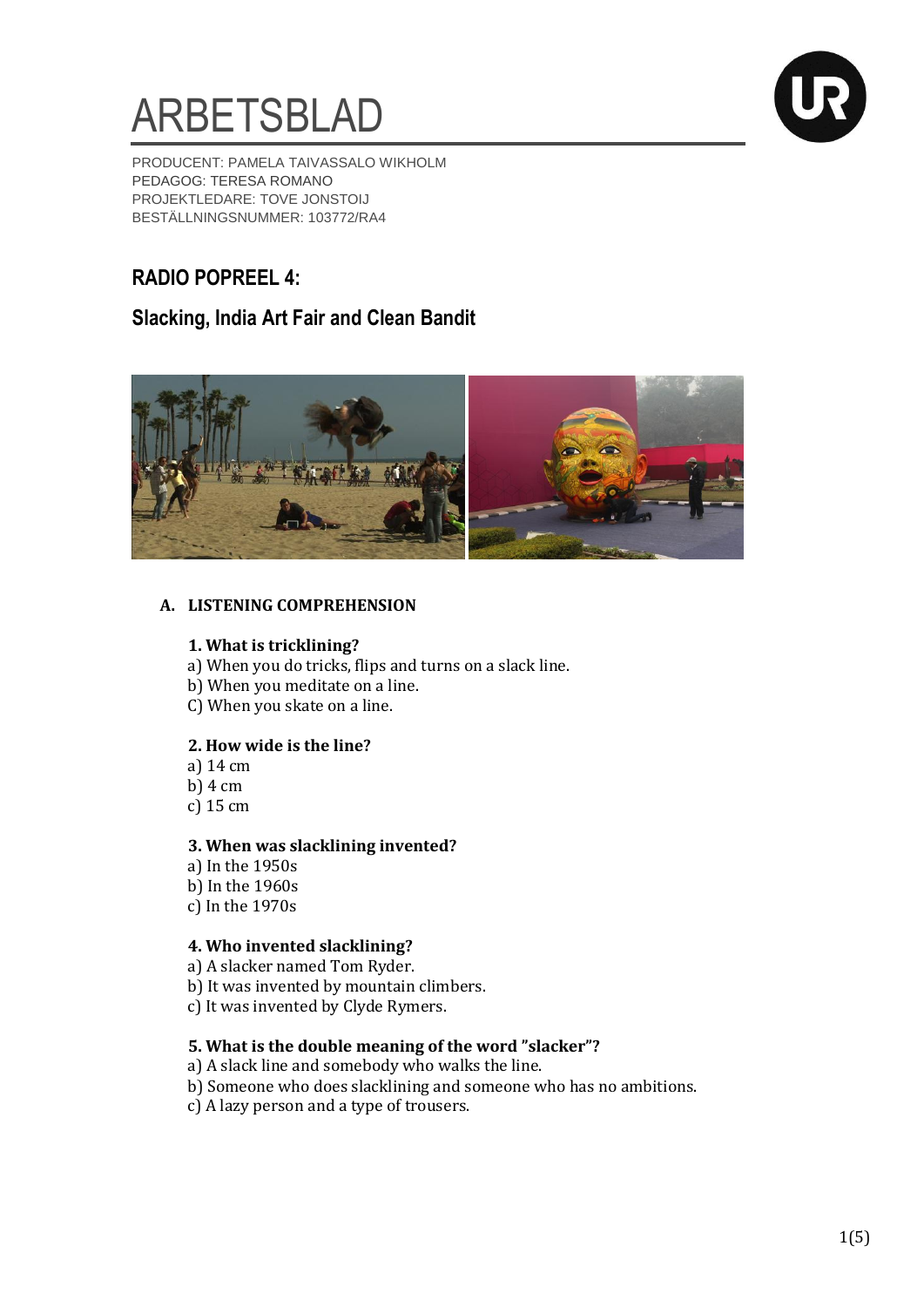

#### **6. In what way can slacklining be like meditation?**

- a) You focus completely on what you are doing.
- b) You can relax and take a nap on the line.
- c) You usually sit on the line in a full lotus posture.





#### **7. What is it that makes the cultural scene in India so rich according to Neha Kirpal?**

- a) Art has always been important in India.
- b) The big cities.
- c) There are many modern and emerging young artists.

#### **8. What is the main problem in India at the moment, according to Raseel Gujral?**

a) Poverty b) Education and women's social position in rural areas. c) Politics

#### **9. What is Leena Kejriwal's photography about?**

- a) Missing girls b) People in general
- c) Traffic jams

#### **10. When did the English artist Alec Cumming come to India?**

a) In 2010 b) Two years ago c) Six months ago

#### **11. What inspires him?**

a) The chaos, the colours and the smells. b) The language. c) The landscape and the cows.

#### **12. Where is Clean Bandit from?**

a) New Delhi b) Ireland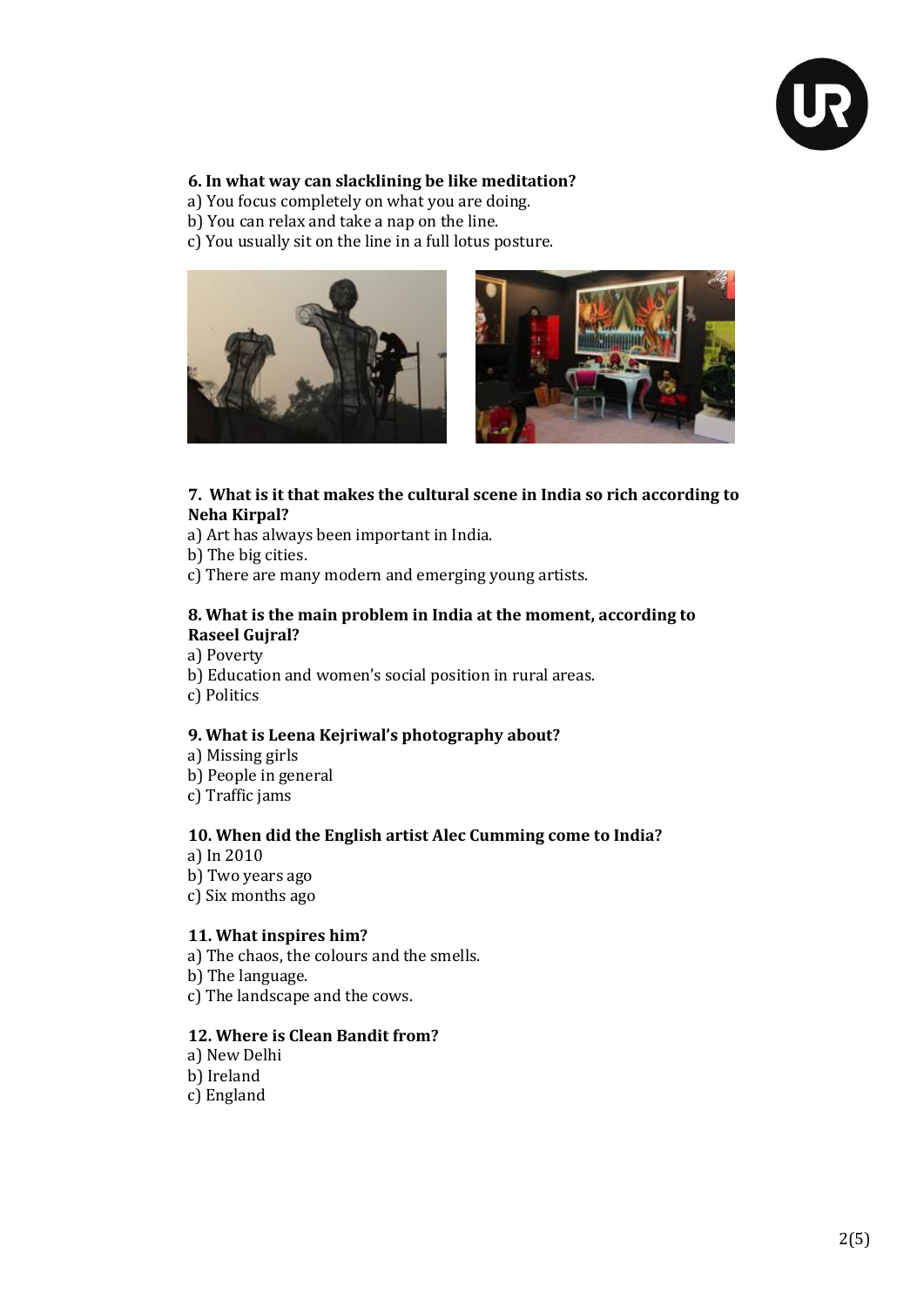

#### **B. WRITE AN ESSAY**

Look at these definitions of the word *slacker*:

# *slacker* **in the Urban Dictionary:**

*Someone who puts off doing things to the last minute, and when the last minute comes, decides it wasn't all that important anyway and forgets about it*.

# *slacker* **in [www.oxforddictionaries.com:](http://www.oxforddictionaries.com/)**

*A person who avoids work or [effort.](http://www.oxforddictionaries.com/definition/english/effort#effort__3)*

Are you a slacker? Is it ok to be a slacker? How does a slacker spend his/her days? Write an essay with one of the titles:

1*. I'm a slacker and I'm proud of it!* 

2. *Me? A slacker? No way!*

# **C. RESEARCH AND COLLABORATE**

1. Find out more about Indian contemporary female artists. Search the Internet for pictures and information about Neha Kirpal and Raseel Gujral. Present in class. Don't forget to mention your sources!

2. Prepare a presentation about Clean Bandits. Who are the members? What type of music do they play? Let the class listen to a song. Create a gap text with one of the lyrics and let your classmates do a listening exercise.

3. Find out more about slacklining, tricklining and yogalining. Search the Internet for pictures and information. Present in class. Don't forget to keep track of your sources!

4. Prepare a presentation about an extreme sport that you find interesting. Show the class a YouTube clip of the sport and tell them about it.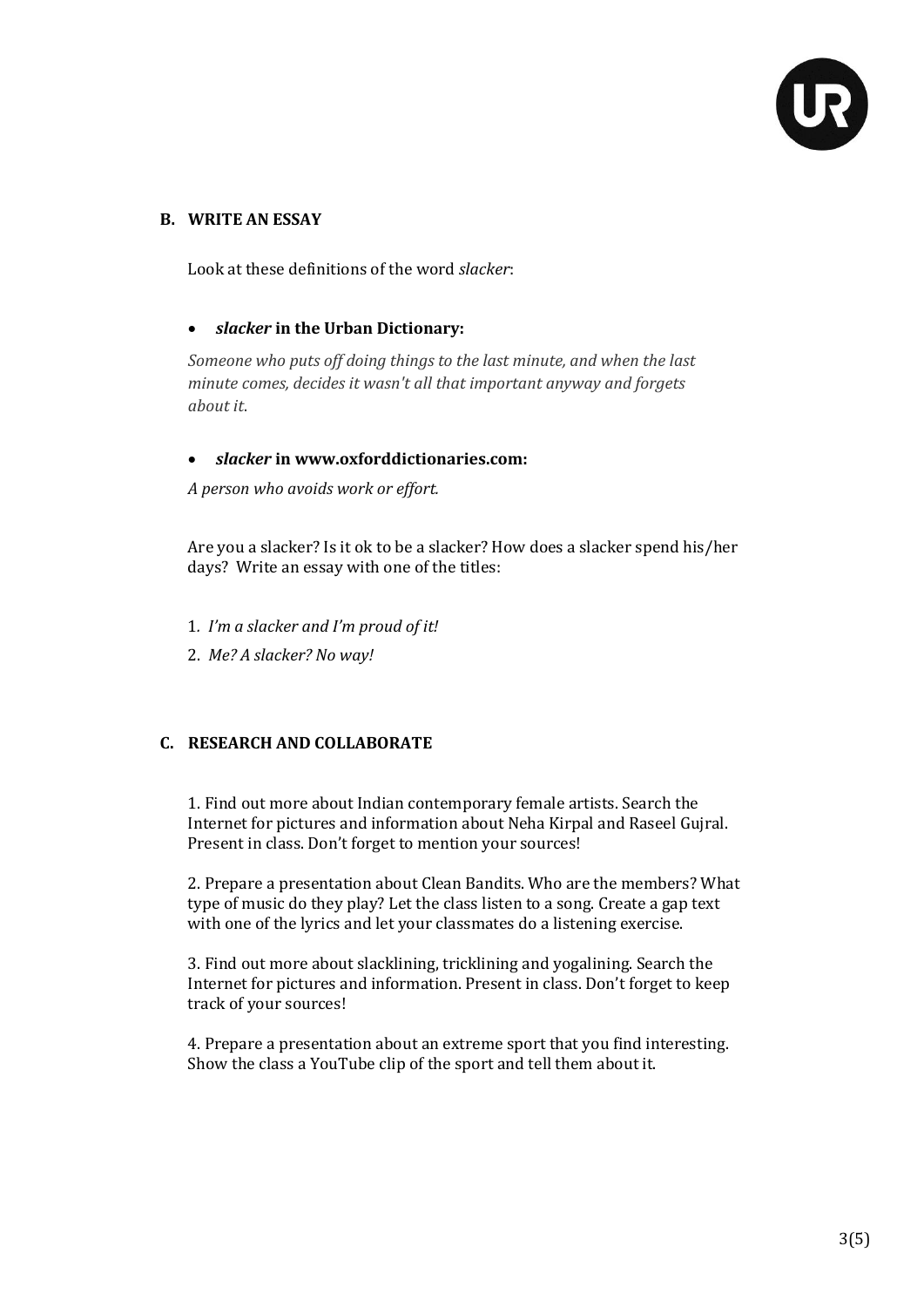

# **D. DISCUSS IN CLASS**

#### **Art:**

- What type of art do you like?
- Is art important? Why? Why not?
- What can be expressed through art?
- What can't be expressed through art?
- What art form do you prefer?

#### **Extreme sports and meditation**

- Why are extreme sports so popular?
- Extreme sports are often compared to meditation, deep relaxation and joy. Why?
- What is making you feel relaxed or meditative?
- If you would try an extreme sport, what would it be?





#### **E. Play charades!**

#### **Before you play**

Create the charade cards. Every student writes a name of a sport on a small piece of paper. Don't show it to anyone! Fold the notes and keep them in a hat or a jar.

#### **How to play**

The game is about acting out the words written on the cards. No speaking is allowed! You can play keeping scores or without counting at all.

#### **Play without keeping score**

Sit in a circle and pass the jar with the notes around. When you get the jar, pick up a note and, without showing it to the rest of the group, start to act out the sport. You are only allowed to use your body to show what sport it is on your note. Now your classmates must guess what sport you are acting out. When someone makes the right guess pass the jar.